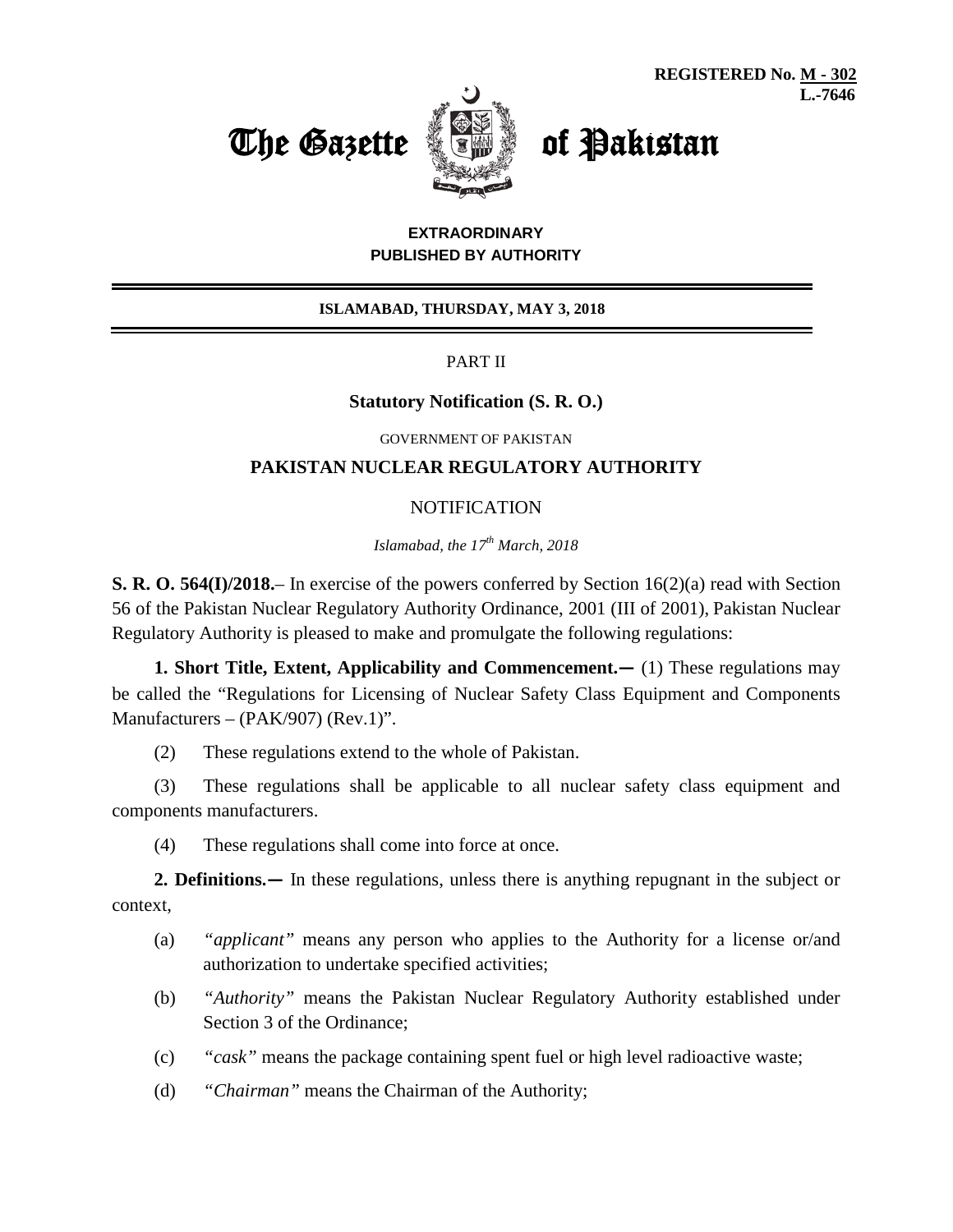- (e) *"license"* means a license issued under Section 19 of the Ordinance;
- (f) *"licensee"* means the holder of current license or authorization;
- (g) *"manufacturer"* means any individual, corporation, partnership, firm, association, trust, estate, public or private institution, group, or any other entity involved in the manufacturing of equipment, components or portions thereof, important to safety;
- (h) *"nuclear safety class equipment and component"* means an equipment or a component that is part of safety system;
- (i) *"Ordinance"* means the Pakistan Nuclear Regulatory Authority Ordinance, 2001 (III of 2001);
- (j) *"package"* means packaging and its radioactive contents prepared for transport, storage and disposal;
- (k) *"quality assurance"* means all those planned and systematic actions necessary to provide adequate confidence that a structure, system, or component will perform satisfactorily in service; and
- (l) *"safety system"* means a system important to safety, provided to ensure the safe shutdown of the reactor or the residual heat removal from the core, or to limit the consequences of anticipated operational occurrences and design basis accidents.

**3. Scope.—** These regulations define the process for licensing of the organizations involved in manufacturing of nuclear safety class equipment and components including packages and casks.

**4. Interpretation.—** The decision of Chairman, PNRA regarding the interpretation of any word or phrase of these regulations shall be final and binding.

**5. General.—** (1) The manufacturing of nuclear safety class equipment, components, packages and casks within the scope of these regulations shall only be started after obtaining a license from the Authority.

(2) The licensee shall be responsible for the quality of its work and product and to ensure the effectiveness of quality assurance system covering activities related to manufacturing of nuclear safety class equipment and components.

(3) The licensee shall retain its capabilities for manufacturing of safety class equipment and components, for which the license is issued, for the entire period of license validity and shall inform PNRA of any change in the capabilities.

(4) The manufacturer of the cask shall have safety class - 1 equipment manufacturing license from the Authority.

(5) The manufacturer of a package other than cask shall have any safety class equipment manufacturing license from the Authority.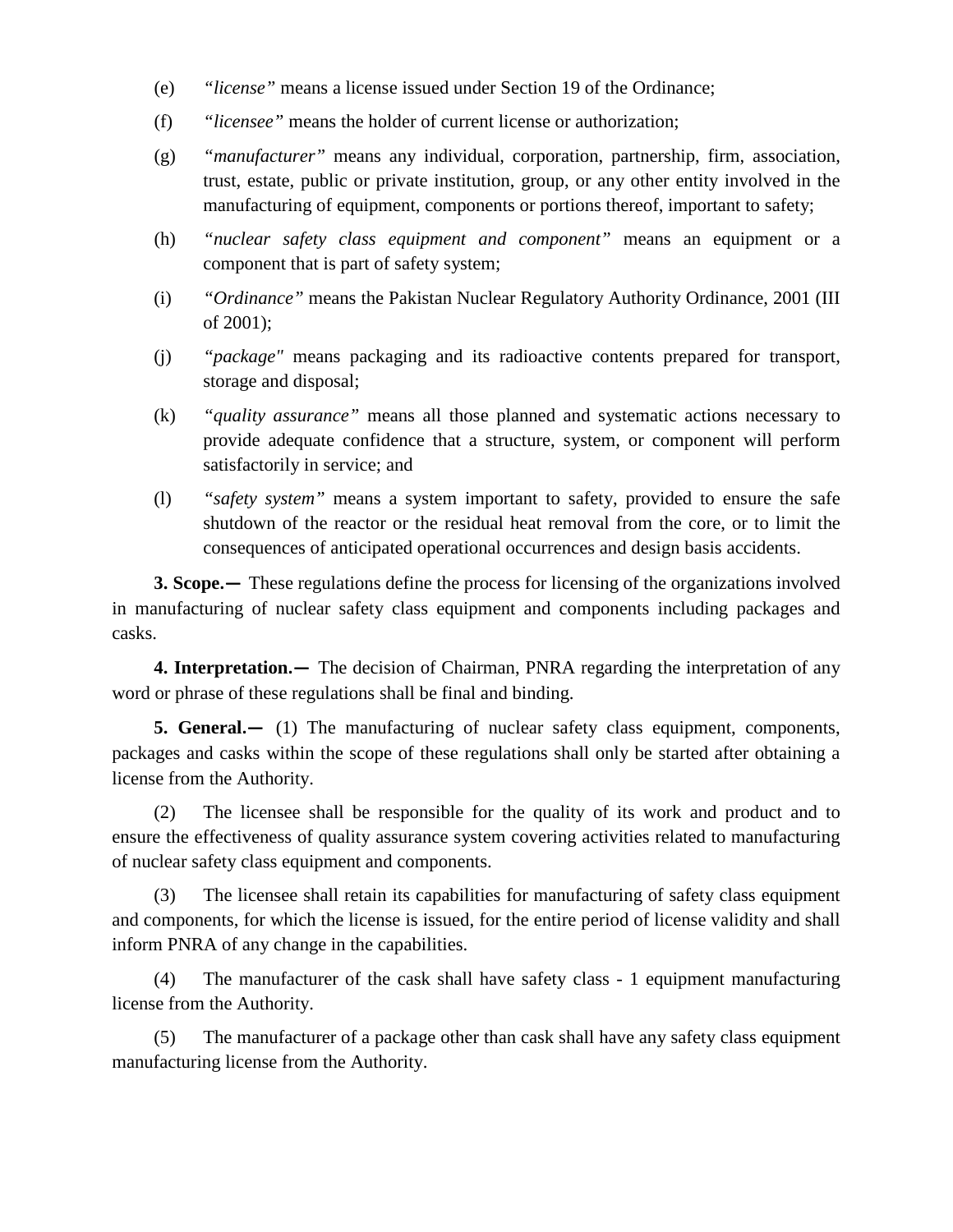(6) The applicant/licensee shall follow all the requirements of any other relevant government organizations and authorities.

**6. Licensing Procedure.—** (1) Organizations intending to manufacture nuclear safety class equipment, components, packages or casks shall submit a letter of intent to the Chairman or an officer duly authorized on his behalf.

(2) The applicant shall furnish an application for acquiring a license along with three copies of the documents/information given in Schedule of these regulations. These documents shall be duly signed by the applicant or a designated person.

(3) The applicant shall pay license fee as prescribed in the regulations and according to the payment mode agreed with the Authority.

(4) On the basis of the review of the documents mentioned in Schedule and subsequent audit/inspection, the Authority may issue a license along with terms and conditions as deemed necessary.

(5) The organization which obtained the manufacturing license for a certain type and safety class can be engaged in the manufacturing of same safety class and/or lower safety class equipment and components of similar type.

- (6) The license shall normally be valid for a period of up to five (05) years, subject to:
- (a) payment of annual renewal fee as per existing regulations, and such revisions/amendments thereto as may be duly notified in the official gazette;
- (b) compliance with the national regulations and amendments thereto and other requirements as may be formally notified from time to time.

(7) The licensee may apply for revalidation of the license, six (06) months before the expiry along with updated copies of documents mentioned in Schedule of these regulations.

(8) The Authority may amend, revoke or suspend the license at any time or may take any other enforcement action under the Ordinance and regulations made thereunder. The decision of the Authority shall be final.

**7. Inspections.—** (1) The Authority may send inspector(s) to the manufacturing/testing sites to perform the following functions:

- (a) to inspect whether the information submitted to the Authority is in conformity with the actual conditions;
- (b) to ensure and verify that activities related to fabrication, assembling, manufacturing or testing comply with PNRA regulations, the terms and conditions of the license and agreed codes and standards;
- (c) to exercise any other regulatory function as per Section 29 of the Ordinance.

(2) The licensee shall submit quality plans, process flow diagrams (production technology) and manufacturing schedules to the Authority for each safety class equipment/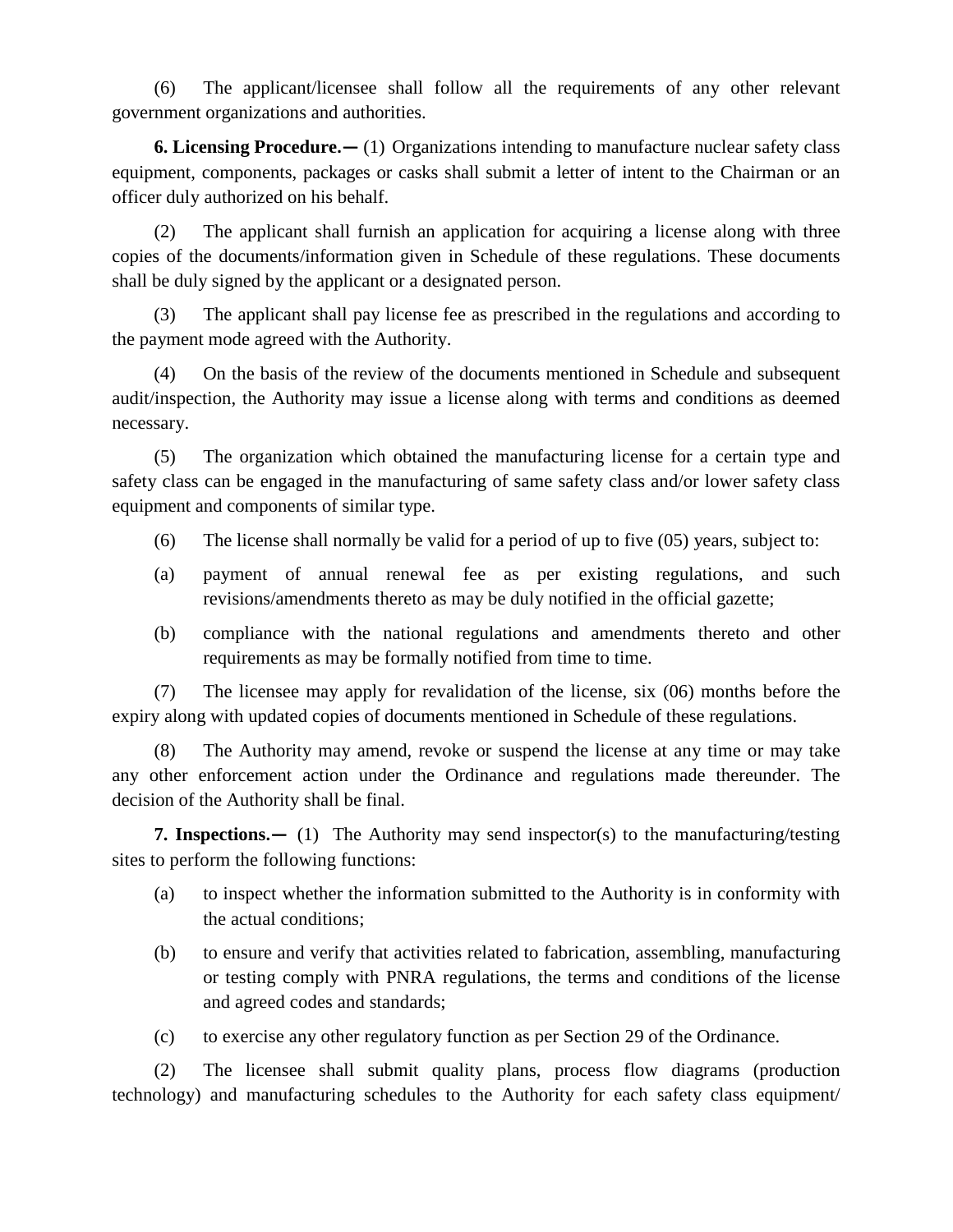component/package/cask to be manufactured under the license, well in advance, for reference and record. The Authority may select control points for inspections from the quality plans.

(3) The inspector(s) (which term may also include third party personnel acting on behalf of the Authority) while performing their functions shall have the right of access to the facility where licensed activities are being carried out, such as fabrication, assembling, manufacturing, testing, etc., and to the relevant documents, records and persons and to investigate and collect information related to safety.

(4) In cases where licensee conducts certain activities outside its premises, the inspections will be conducted with prior notification to the licensee. All cost in this regard shall be borne by the licensee.

**8. Repeal.—** The "Regulations for Licensing of Nuclear Safety Class Equipment and Components Manufacturers – (PAK/907) (Rev.0)" notified *vide* S.R.O. 910(I)/2008 dated 1<sup>st</sup> Sep 2008 is hereby repealed.

# **Schedule: Documents to be Submitted along-with the Application for License**

1. Detailed description of the organization's capability for the scope of work that are carried out by the organization and facilities available (including hardware and software) and past experience of the work

2. Details of the organization's technical manpower, their qualification and experience

3. Details of equipment (such as type and specifications, etc.) to be manufactured and their safety classification

4. Quality assurance program

5. Testing facilities including those used for destructive and non-destructive tests, material tests, seismic and environmental qualification tests, type tests, stress analysis tests, functional tests, etc.

6. Following quality assurance procedures:

- (i) Procurement control procedure
- (ii) Design modifications and change control procedure
- (iii) Technology test and assessment control procedure
- (iv) Personnel qualification procedure
- (v) Test control procedure
- (vi) Non-conformance control procedure
- 7. List of applicable codes and standards followed by the organization

8. Training and retraining requirements of the organization for the personnel engaged in manufacturing of safety class equipment along with training facilities available